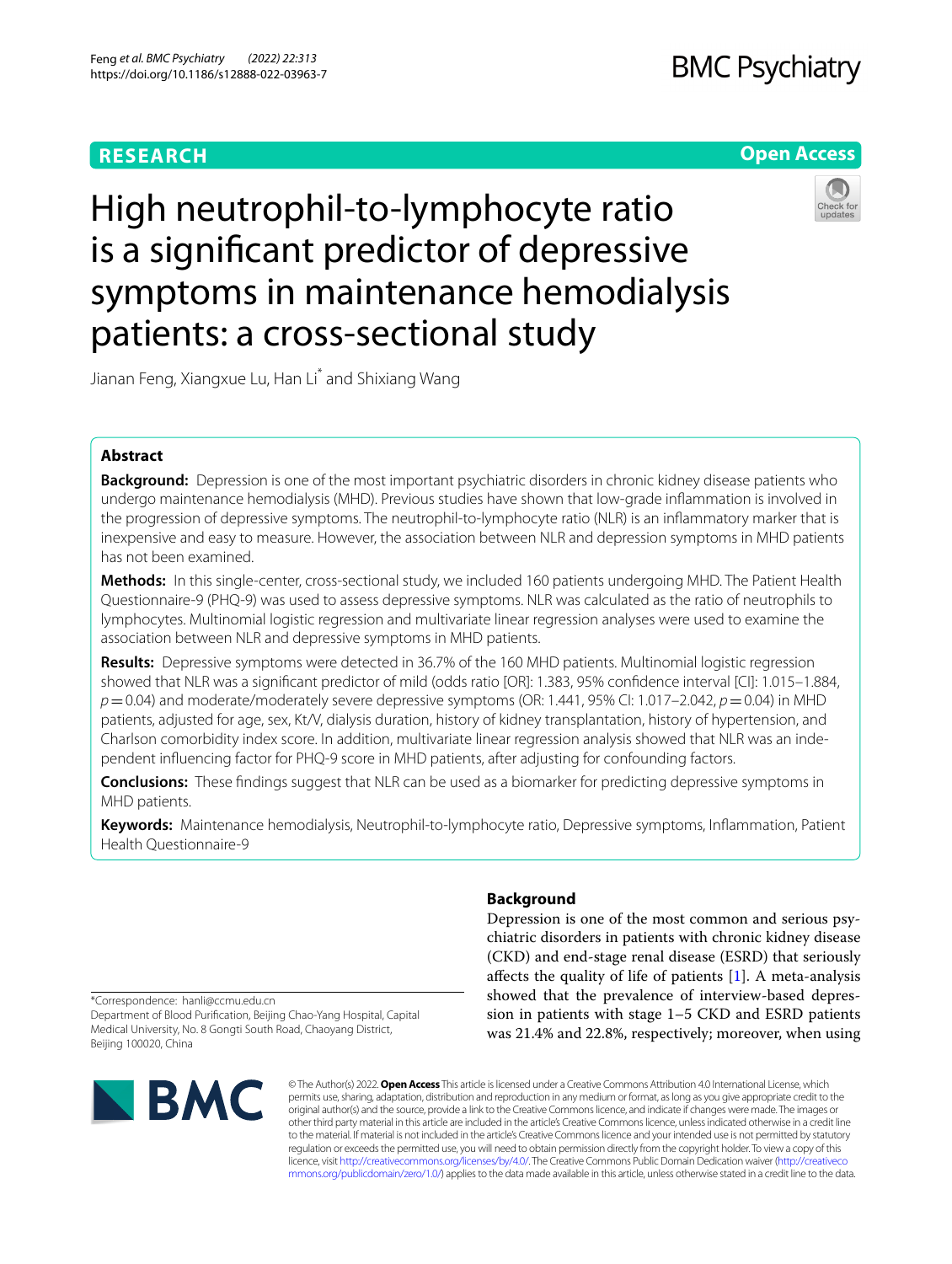self- or clinician-administered rating scales, the prevalence of depressive symptoms in these groups of patients was 26.5% and 39.3%, respectively [[2\]](#page-6-1). Ravaghi et al. [\[3](#page-6-2)] found that the prevalence of depression among MHD patients in Iran was estimated to be 62%, and a South Korean study reported that moderate to severe depression is common in MHD patients and is associated with health-related quality of life [[4\]](#page-6-3). Depression increases the rate of hospital admissions, the duration of hospitalization, and the risk of death in patients undergoing MHD  $[5-7]$  $[5-7]$ .

Previous studies have shown that infammation is closely related to the progression of depressive symptoms, and an elevated level of peripheral proinfammatory cytokines in depressed patients is associated with the severity of depression [\[8](#page-6-6)]. Persistent low-grade infammation is characteristic of patients undergoing MHD  $[9]$  $[9]$ , which suggests that systemic inflammation is a pathomechanism underlying depression in MHD patients. The neutrophil-to-lymphocyte ratio (NLR) is a cheap and accessible indicator of infammation. Li et al.  $[10]$  $[10]$  reported that high NLR is an independent predictor of all-cause and cardiovascular mortality in MHD patients. Furthermore, studies have shown that NLR is associated with a variety of depression states, such as post-stroke depression [[11\]](#page-6-9), adolescent depression [\[12](#page-6-10)], and severe depression [[13\]](#page-6-11).

However, the association between NLR and depressive symptoms in MHD patients has not been explored to date. The Patient Health Questionnaire-9 (PHQ-9) is a reliable and valid screening instrument for assessing depressive symptoms with high overall sensitivity and specificity  $[14]$ , and it has been validated for screening purposes in dialysis patients  $[15]$ . Therefore, we conducted a single-center cross-sectional study to examine the relationship between NLR and depressive symptoms and investigate the prognostic value of NLR in MHD patients.

# **Methods**

# **Patients and study design**

A total of 160 ESRD patients undergoing MHD who were admitted to the Department of Blood Purifcation, Beijing Chao-Yang Hospital, Capital Medical University were recruited from July 1, 2020, to July 31, 2020. The inclusion criteria were as follows: (1) ESRD patients who had undergone regular dialysis treatment, (2) aged>18 years, (3) hemodialysis treatment duration of>3 months, and (4) in a stable condition. Exclusion criteria were as follows: (1) acute renal failure, (2) infectious diseases within 1 month, (3) active liver diseases or cancer, (4) active rheumatic diseases, (5) irregular or inadequate hemodialysis, and (6) severe cardiovascular or cerebrovascular diseases. The flow chart of the study is shown in Fig. [1](#page-1-0).

The dialysis treatment was administered as previously described. ESRD patients underwent hemodialysis three times a week for 4 h per session. Sugar-free bicarbonate dialysates and heparin anticoagulants were used during

<span id="page-1-0"></span>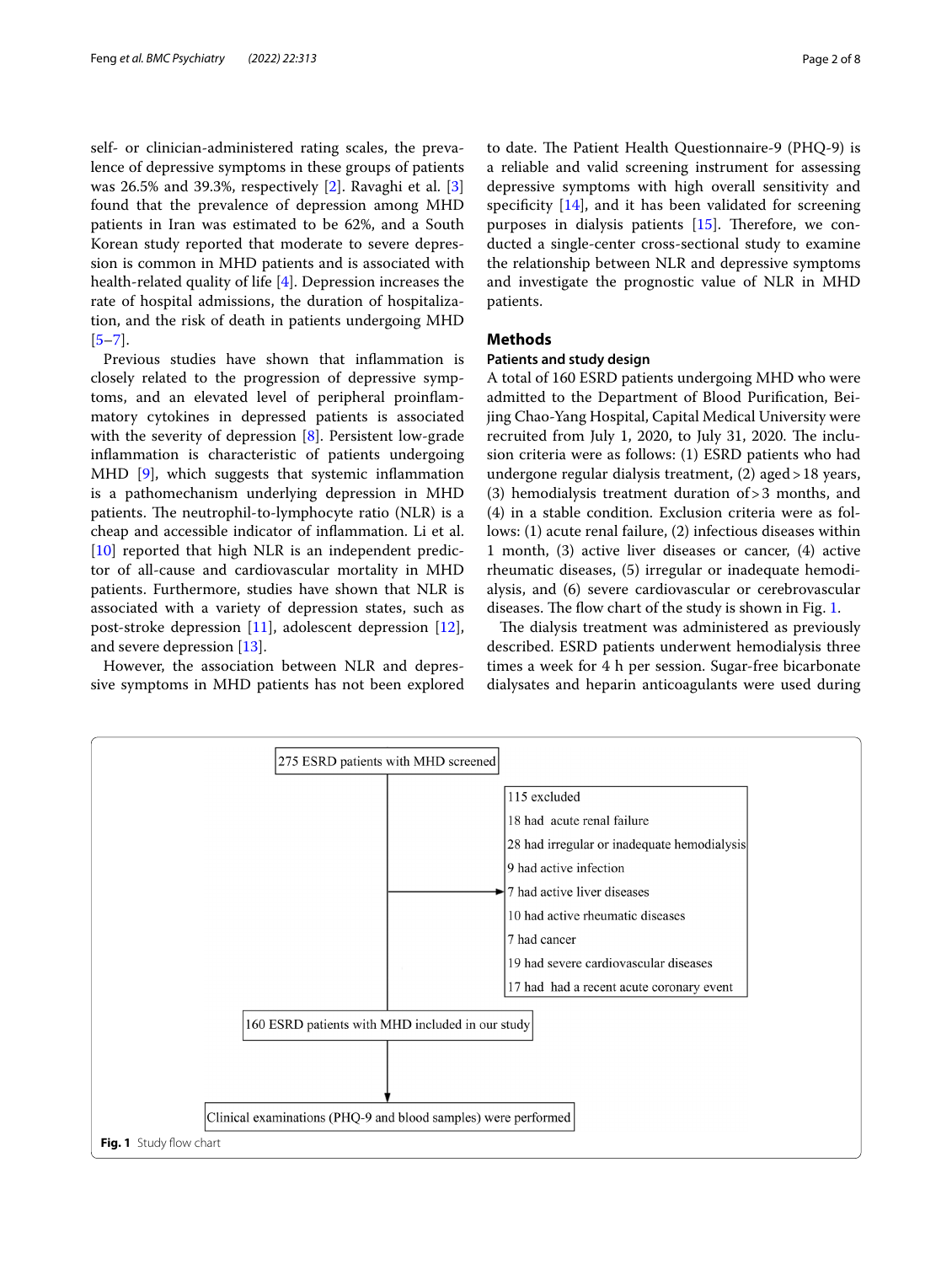hemodialysis. Dialysate flow was 500 mL/min, and blood flow was 200–350 mL/min. Dialysate ingredients were 138–140 mmol/L sodium, 2.0–2.5 mmol/L potassium, 1.25–1.5 mmol/L calcium, and 0.5 mmol/L magnesium. The study was conducted in accordance with the Declaration of Helsinki and was approved by the Ethics Committee of Beijing Chao-Yang Hospital, Capital Medical University. Written informed consent was obtained from all participants.

# **Data collection**

The demographic data collected from patients included age, gender, education level, dialysis duration, pre-dialysis blood pressure, dry weight, ultrafltration volume, primary cause of renal disease, vascular access type, history of hypertension, and Charlson comorbidity index score.

Fasting blood samples were obtained before dialysis during the mid-week session, and blood cell counts were detected using an automatic hemocyte analyzer (SYS-MEX XN-10, Japan). Albumin (Alb), total cholesterol (CHO), triglyceride (TG), serum creatinine (Scr), and blood urea nitrogen (BUN) were detected using an automatic biochemical analyzer (Simens Advia 2400, USA).

# **Assessment of depressive symptom status**

The PHQ-9 was used to evaluate the depressive symptoms of MHD patients  $[16]$  $[16]$ . The PHQ-9 comprises nine items, which are each scored from 0 (not at all) to 3 (nearly every day), with a total score for the nine items ranging from 0 to 27. Scores of 5, 10, 15, and 20 represent cutoff points for mild, moderate, moderately severe, and severe depression, respectively [\[17\]](#page-7-3).

Participants were allocated to the following groups according to their PHQ-9 scores: (1) no depressive symptoms group for PHQ-9 score of  $< 5$  ( $n=122$ ), (2) mild depressive symptoms group for PHQ-9 of 5–9 (*n*=26), and (3) moderate/moderately severe depressive symptoms group for PHQ-9 score of 10–20 (*n*=12).

# **Statistical methods**

Sample size was calculated using G-Power version 3.1. For one-way analysis of variance, 159 participants were needed for an estimated medium efect size of 0.25 (f=0.25), an alpha factor of 0.25 ( $\alpha$ =0.05), and 80% power. Thus, we included 160 patients in the final sample. SPSS version 23.0 (IBM Corp, Armonk, NY, USA) was used to analyze the data. Normally distributed data are expressed as means±standard deviations. Oneway analyses of variance were used to compare multiple groups, and the Bonferroni test was used for post hoc tests between groups. Non-normally distributed data are expressed as medians and interquartile ranges. The Kruskal–Wallis test was used to compare these variables between groups. Categorical variables are expressed as frequencies (%), and ratios were compared between groups using a chi-square test. Multinomial logistic regression was used to identify risk factors for depressive symptoms in MHD patients. In addition, Spearman's correlation was used for the univariate analysis, and multiple linear regression was used to identify independent infuencing factors for depressive symptoms. A *p*-value < 0.05 was considered statistically signifcant.

## **Results**

# **Demographic and biochemical parameters of patients with varying levels of depressive symptoms**

A total of 160 MHD patients were enrolled (mean age  $55.5 \pm 13.1$  years), comprising 90 males (56.2%) and 70 females (43.8%). The median duration of dialysis was 73.5 months (interquartile range 29.3–150.8 months; range  $3-343$  months). The cause of CKD was chronic glomerulonephritis in 84 patients (52.5%), hypertensive nephrosclerosis in 24 patients (15.0%), diabetic nephropathy in 23 patients (14.4%), polycystic kidney in six patients (3.8%), renal tumor in three patients (7.6%), Henoch-Schonlein purpura nephritis in two patients (1.2%), lupus nephritis in two patients (1.2%), Alport syndrome in one patient (0.6%), and other renal diseases in eight patients (5.0%).

All patients were divided into three groups according to PHQ-9 score: no depressive symptoms group (*n*=122), mild depressive symptoms group (*n*=26), and moderate/ moderately severe depressive symptoms group  $(n=12)$ . Table [1](#page-3-0) shows that hemoglobin (HGB) and Alb levels in MHD patients with no depressive symptoms and mild depressive symptoms were higher than those of MHD patients in the moderate/moderately severe depressive symptoms group. NLR was lower in the no depressive symptoms and mild depressive symptoms groups than that in the moderate/moderately severe depressive symptoms group. Red cell distribution width (RDW) in the mild depressive symptoms group was higher than that in the no depressive symptoms group. No signifcant diferences were observed between the other parameters shown in Table [1.](#page-3-0)

# **Multivariable logistic analysis between PHQ‑9 score and NLR in MHD patients**

Table [2](#page-4-0) shows the results of the multivariable logistic analysis to identify predictors for mild and moderate/ moderately severe depressive symptoms. RDW (OR: 1.216, 95% CI: 1.017–1.455, *p*=0.032) and NLR (OR: 1.383, 95% CI: 1.015–1.884, *p*=0.04) were independently associated with mild depressive symptoms, after adjusting for confounding factors. In addition, NLR (OR: 1.441, 95% CI: 1.017–2.042, *p*=0.04) was independently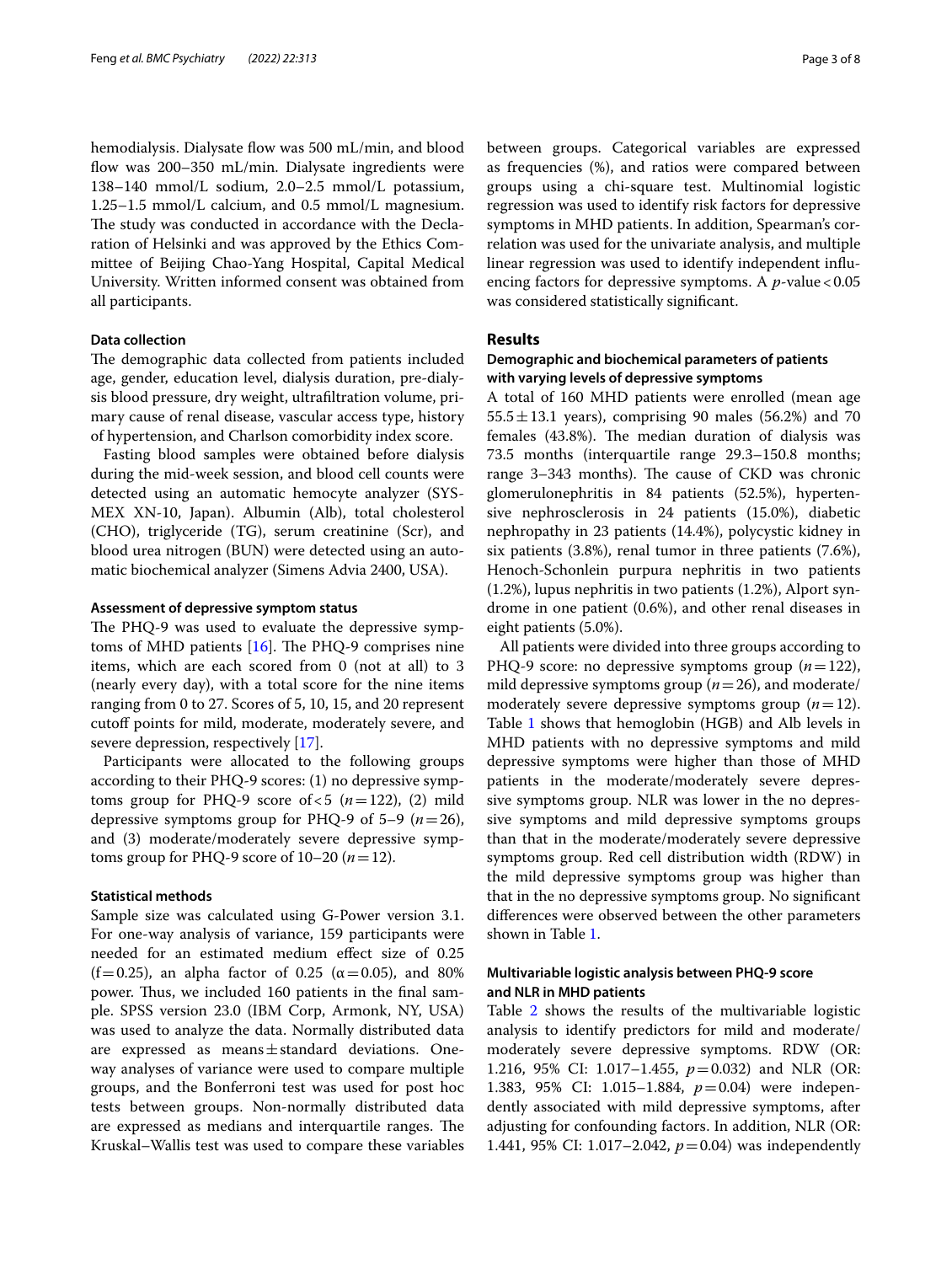| Item                                | <b>Total</b>           | No Depressive<br>Symptoms ( $n = 122$ ) | <b>Mild Depressive</b><br>Symptoms ( $n = 26$ ) | Moderate/Moderately<br><b>Severe Depressive</b><br>Symptoms ( $n = 12$ ) | $F/\chi^2$ | $\overline{P}$<br>0.740 |
|-------------------------------------|------------------------|-----------------------------------------|-------------------------------------------------|--------------------------------------------------------------------------|------------|-------------------------|
| Male, n (%)                         | 90 (56.2%)             | 68 (55.7%)                              | 14 (53.9%)                                      | 8 (66.7%)                                                                | 0.603      |                         |
| Age (years)                         | $55.5 \pm 13.1$        | $55.12 \pm 12.3$                        | $56.62 \pm 14.12$                               | 56.67±19.27                                                              | 0.189      | 0.828                   |
| Dialysis Duration (months)          | 73.5 (29.3, 150.8)     | 80 (30, 140)                            | 58 (33, 168)                                    | 51 (19, 165)                                                             | 1.349      | 0.510                   |
| SBP (mmHg)                          | $144.8 \pm 21.3$       | $145.2 \pm 20.9$                        | $144.2 \pm 22.4$                                | $140.8 \pm 25.0$                                                         | 0.241      | 0.786                   |
| DBP (mmHg)                          | $81.3 \pm 12.7$        | $81.1 \pm 12.6$                         | $82.6 \pm 14.0$                                 | $80.4 \pm 11.3$                                                          | 0.176      | 0.839                   |
| Kt/V                                | $1.32 \pm 0.15$        | $1.32 \pm 0.14$                         | $1.29 \pm 0.13$                                 | $1.36 \pm 0.19$                                                          | 1.17       | 0.313                   |
| Diabetic Mellitus (%)               | 23 (14.38%)            | 17 (13.93%)                             | 4 (15.38%)                                      | 2(16.5%)                                                                 | 0.148      | 0.105                   |
| Hypertension (%)                    | 24 (15.0%)             | 18 (14.75%)                             | 4 (15.38%)                                      | 2(16.5%)                                                                 | 0.138      | 0.995                   |
| Transplantation, n (%)              |                        |                                         |                                                 |                                                                          |            |                         |
| Yes                                 | 18 (11.3%)             | 18 (14.75%)                             | 4 (15.38%)                                      | 2(16.5%)                                                                 |            | 0.138 0.995             |
| <b>No</b>                           | 142 (88.7%)            |                                         |                                                 |                                                                          |            |                         |
| WBC (*10 <sup>9</sup> /L)           | $5.99 \pm 1.73$        | $5.90 \pm 1.67$                         | $6.58 \pm 2.12$                                 | $5.72 \pm 1.13$                                                          | 1.841      | 0.162                   |
| NEUT (*10 <sup>9</sup> /L)          | $4.04 \pm 1.37$        | $3.93 \pm 1.26$                         | $4.50 \pm 1.88$                                 | $4.08 \pm 0.98$                                                          | 1.876      | 0.157                   |
| LY (*10 $^9$ /L)                    | $1.23 \pm 0.48$        | $1.23 \pm 0.48$                         | $1.26 \pm 0.39$                                 | $1.11 \pm 0.63$                                                          | 0.435      | 0.648                   |
| HGB (g/L)                           | $114.96 \pm 13.63$     | $115.70 \pm 12.84^b$                    | $116.15 \pm 16.29^c$                            | $104.75 \pm 12.02$                                                       | 3.778      | 0.025                   |
| <b>RDW (%)</b>                      | $14.14 \pm 2.34$       | 13.92 ± 1.77 <sup>a</sup>               | $15.16 \pm 4.15$                                | $14.20 \pm 1.60$                                                         | 3.096      | 0.048                   |
| PLT(*10 <sup>9</sup> /L)            | 184.32 ± 63.68         | 181.34 ± 59.70                          | $201.04 \pm 82.85$                              | $178.42 \pm 54.89$                                                       | 1.083      | 0.341                   |
| <b>NLR</b>                          | $3.74 \pm 2.06$        | $3.51 \pm 1.42^b$                       | $3.85 \pm 1.78$ <sup>c</sup>                    | $5.74 \pm 5.17$                                                          | 6.947      | 0.001                   |
| PLR                                 | 153.77 (120.05-199.50) | 151.95 (122.64-191.21)                  | 169.47 (125.45-207.48)                          | 197.20 (103.64-232.38)                                                   | 1.374      | 0.503                   |
| Alb(g/L)                            | $42.02 \pm 3.24$       | $42.29 \pm 2.89^{\rm b}$                | 42.16 $\pm$ 3.03 <sup>c</sup>                   | $39.06 \pm 5.31$                                                         | 5.793      | 0.004                   |
| BUN (mmol/L)                        | $22.8 \pm 4.81$        | $22.75 \pm 4.48$                        | $23.07 \pm 5.93$                                | $22.67 \pm 5.76$                                                         | 0.051      | 0.951                   |
| Scr (umol/L)                        | 859.91 ± 226.93        | 878.16 ± 213.29                         | 834.16 ± 244.94                                 | 730.08 ± 289.72                                                          | 2.576      | 0.079                   |
| BUA (umol/L)                        | 431.19±74.50           | 432.71 ± 71.68                          | 444.88 ± 78.28                                  | $386.08 \pm 84.12$                                                       | 2.722      | 0.069                   |
| CHO (mmol/L)                        | $4.17 \pm 1.04$        | $4.22 \pm 1.03$                         | $3.95 \pm 1.16$                                 | $4.10 \pm 0.78$                                                          | 0.720      | 0.489                   |
| TG (mmol/L)                         | $1.73(1.15 - 2.65)$    | $1.81(1.20 - 2.65)$                     | $1.55(1.15 - 2.82)$                             | $1.64(0.95 - 2.88)$                                                      | 1.155      | 0.561                   |
| Ferritin (ng/ml)                    | 160.5 (75.8-285.9)     | 156.5 (75.0-286.1)                      | 189.9 (76.6-267.4)                              | 160.8 (66.6-300.0)                                                       | 0.205      | 0.903                   |
| hsCRP (mg/L)                        | $3.67(1.69 - 7.75)$    | $3.45(1.67 - 7.15)$                     | $3.67(2.12 - 7.44)$                             | 8.21 (0.58-13.15)                                                        | 0.947      | 0.623                   |
| Charlson Comorbidity Index<br>Score | $4.34 \pm 1.75$        | $4.28 \pm 1.69$                         | $4.54 \pm 1.68$                                 | $4.58 \pm 2.50$                                                          | 0.354      | 0.702                   |

# <span id="page-3-0"></span>**Table 1** Demographic and biochemical parameters of MHD patients

<sup>a</sup> p: no depressive symptoms group vs mild depressive symptoms group

<sup>b</sup> p: no depressive symptoms group vs moderate/moderately severe depressive symptoms group

<sup>c</sup> p: mild depressive symptoms group vs moderate/moderately severe depressive symptoms group

*\** Signifcant at *p*<0.05

Values are means±standard deviations or medians (25th–75th percentiles), unless otherwise specifed

*Abbreviations*: *SBP* Systolic blood pressure, *DBP* Diastolic blood pressure, *WBC* White blood cell, *NEUT* Neutrophil, *LY* lymphocyte, *HGB* Hemoglobin, *RDW* Red cell distribution width, *PLT* Platelet, *NLR* Neutrophil-to-lymphocyte ratio, *PLR* Platelet-to-lymphocyte ratio, *Alb* Albumin, *BUN* Blood urea nitrogen, *Scr* Serum creatinine, *UA* Uric acid, *CHO* Total cholesterol, *TG* Triglyceride, *hsCRP* High-sensitivity C-reactive protein

associated with moderate/moderately severe depressive symptoms, after adjusting for confounding factors.

shows the ROC curves for the prediction of depressive symptoms using NLR.

# **Sensitivity and specifcity of NLR in predicting of depressive symptoms by receiver operating characteristic curve analysis**

The cutoff value of NLR determined by the receiver operating characteristic (ROC) curve analysis was 4.2 (area under the curve [AUC]: 0.714; 95% CI: 0.508– 0.920; 75% sensitivity; 71.4% specificity). Figure [2](#page-4-1) **Correlation between NLR and PHQ‑9 score in MHD patients** In the univariate analysis, PHQ-9 scores were positively correlated with NLR  $(r=0.279; p<0.001)$  and negatively correlated with Alb ( $r = -0.209$ ;  $p = 0.008$ ). There was no correlation between PHQ-9 score and gender, age, dialysis duration, diabetes, hypertension, RDW, platelet-to-lymphocyte ratio (PLR), ferritin,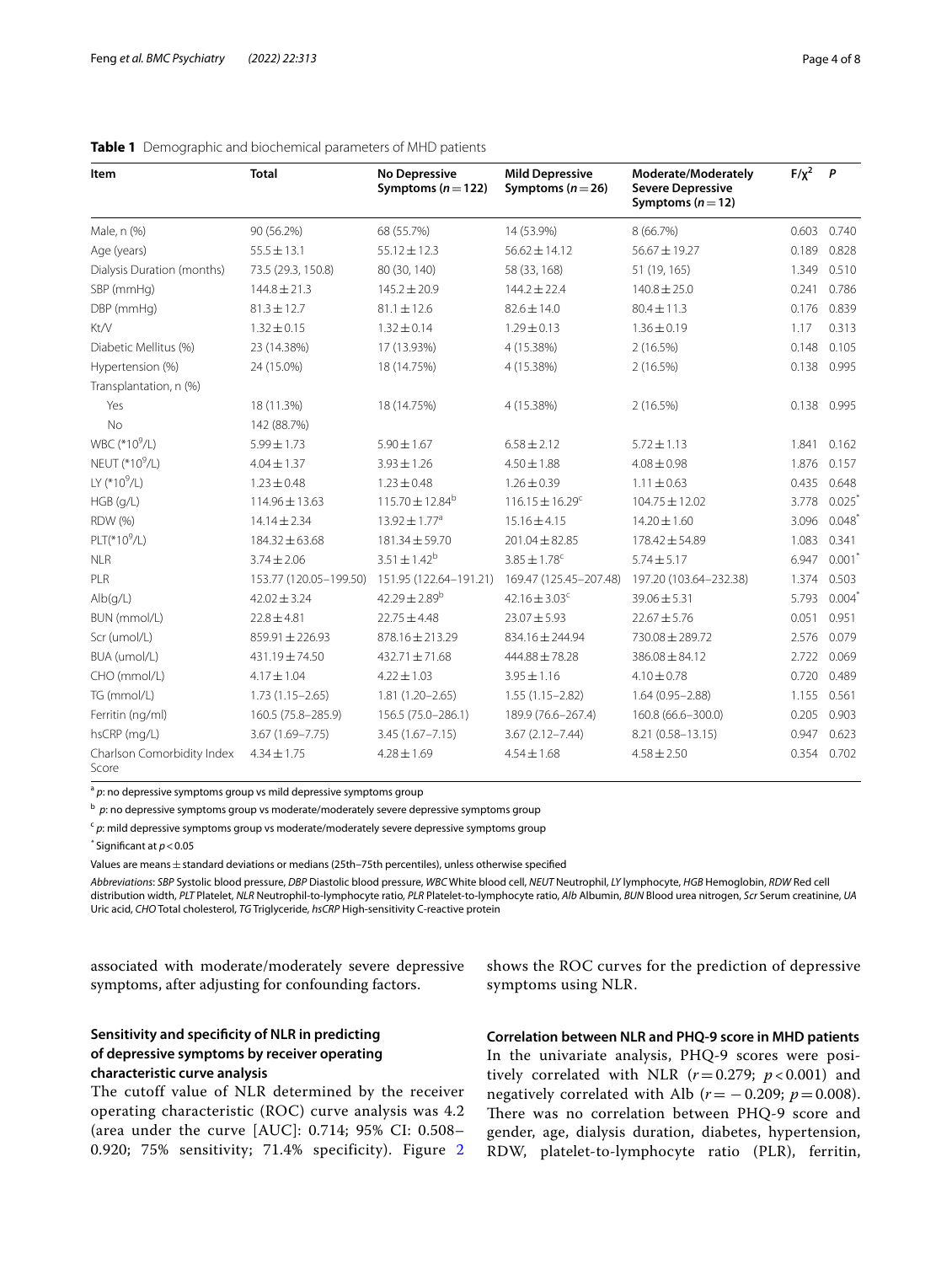# <span id="page-4-0"></span>**Table 2** Multivariable logistic analysis between PHQ-9 score and NLR in MHD patients

|             | Mild Depressive Symptoms <sup>a</sup> |       |                        | Moderate/Moderately Severe Depressive Symptoms <sup>a</sup> |                        |       |                        |           |
|-------------|---------------------------------------|-------|------------------------|-------------------------------------------------------------|------------------------|-------|------------------------|-----------|
|             | Model 1                               |       | Model 2                |                                                             | Model 1                |       | Model 2                |           |
|             | OR (95% CI)                           | P     | OR (95% CI)            | P                                                           | OR (95% CI)            | Ρ     | OR (95% CI)            | Ρ         |
| $HGB$ (g/L) | 1.201 (0.986-1.058)                   | 0.245 | 1.022 (0.985-1.059)    | 0.246                                                       | $0.968(0.922 - 1.016)$ | 0.184 | $0.962(0.910 - 1.018)$ | 0.910     |
| RDW (%)     | 1.204 (1.012-1.431)                   | 0.036 | $1.216(1.017 - 1.455)$ | $0.032$ <sup>*</sup>                                        | $0.984(0.650 - 1.489)$ | 0.940 | $0.942(0.570 - 1.557)$ | 0.815     |
| <b>NLR</b>  | (1.028-1.900). 398 (1.028-1.900       | 0.033 | 1.383 (1.015-1.884)    | $0.040*$                                                    | 1.451 (1.038-2.028)    | 0.029 | 1.441 (1.017-2.042)    | $0.040^*$ |
| $Alb$ (g/L) | 0.62 (0.906-1.244)                    | 0.459 | 1.083 (0.907-1.294)    | 0.378                                                       | 0.815(0.671:0.990)     | 0.039 | $0.800(0.640 - 1.001)$ | 0.051     |

<sup>a</sup> Compared with the no depressive symptoms group

\* Signifcant at *p*<0.05

Model 1: Crude analysis

Model 2: After adjusting for age, sex, Kt/V, dialysis duration, history of kidney transplantation, history of hypertension, and Charlson comorbidity index score *Abbreviations*: *HGB* Hemoglobin, *RDW* Red cell distribution width, *NLR* Neutrophil-to-lymphocyte ratio, *Alb* Albumin, *CI* Confdence interval, *OR* Odds ratio



<span id="page-4-1"></span>HGB, or high-sensitivity C-reactive protein (hsCRP), as shown in Table [3](#page-5-0). Furthermore, in the multivariate analysis, the model adjusted for demographic and clinical covariates (i.e., age, gender, Kt/V, dialysis duration, history of kidney transplantation, history of hypertension, and Charlson comorbidity index score) showed that NLR (β = 0.246, 95% CI: 0.175–0.799) was an independent predictor of PHQ-9 score (Table [4](#page-5-1)).

# **Discussion**

We found that the proportion of MHD patients with depressive symptoms was 36.7%, which is similar to the finding of Palmer et al. [[2](#page-6-1)]. We also evaluated the prognostic value of NLR for depressive symptoms risk factors in MHD patients and revealed that NLR was an independent predictor of depressive symptoms in MHD patients.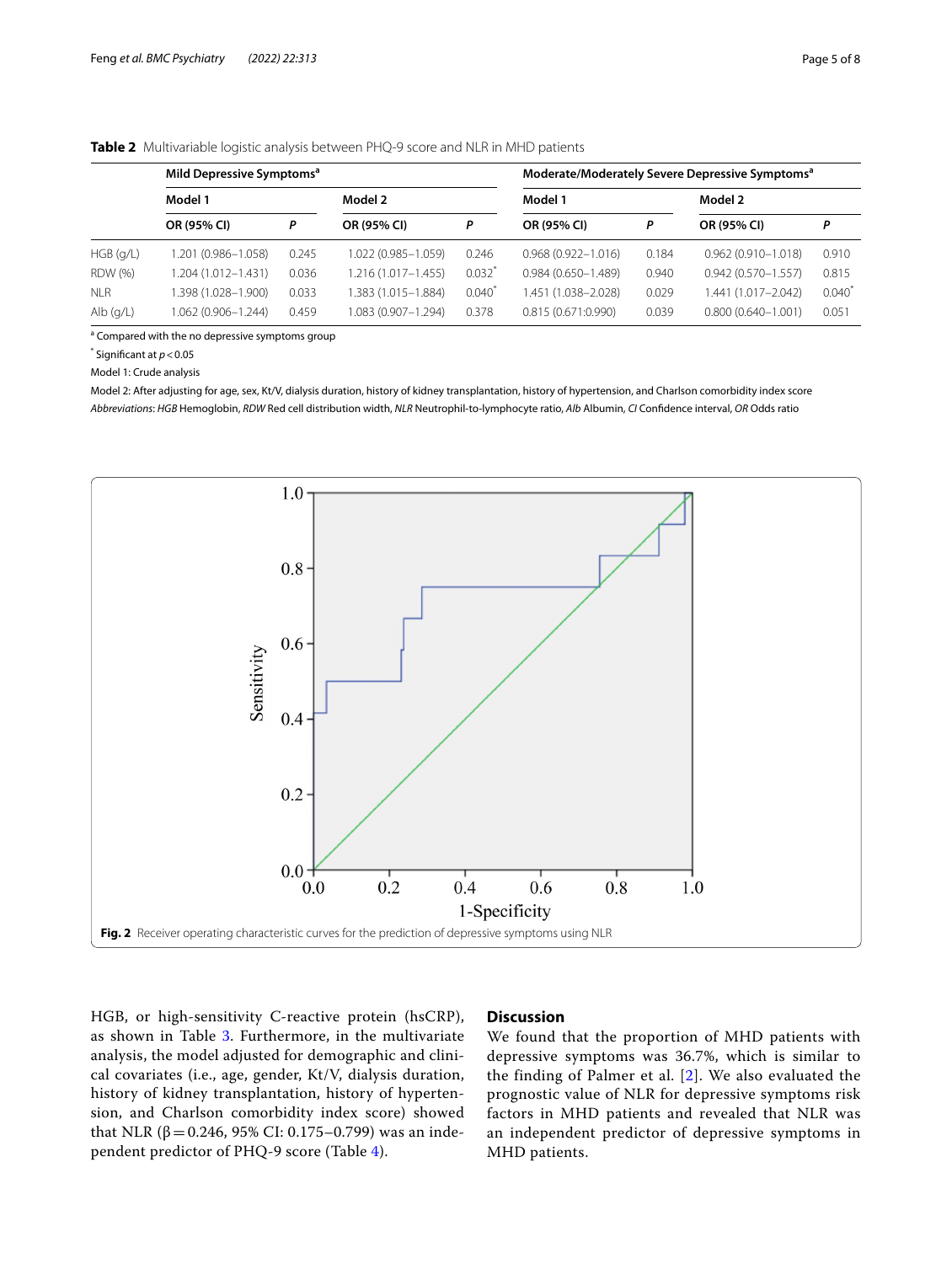<span id="page-5-0"></span>**Table 3** Correlation coefficients between PHQ-9 score and NLR and other variables in MHD patients

| <b>Variables</b>           | r        | Ρ                      |
|----------------------------|----------|------------------------|
| Male, n (%)                | $-0.043$ | 0.587                  |
| Age (years)                | $-0.036$ | 0.655                  |
| Dialysis Duration (months) | $-0.115$ | 0.146                  |
| Diabetic Mellitus (%)      | $-0.009$ | 0.908                  |
| Hypertension (%)           | $-0.110$ | 0.166                  |
| <b>RDW</b> (%)             | 0.127    | 0.110                  |
| <b>NLR</b>                 | 0.279    | $< 0.001$ <sup>*</sup> |
| PLR                        | 0.062    | 0.438                  |
| $HGB$ (g/L)                | $-0.067$ | 0.398                  |
| $Alb$ (g/L)                | $-0.209$ | $0.008^*$              |
| Ferritin (ng/ml)           | $-0.096$ | 0.225                  |
| hsCRP (mg/L)               | $-0.006$ | 0.948                  |

\* Signifcant at *p*<0.05

*Abbreviations*: *RDW* Red cell distribution width, *NLR* Neutrophil-to-lymphocyte ratio, *PLR* Platelet-to-lymphocyte ratio, *HGB* Hemoglobin, *Alb* Albumin, *hsCRP* High-sensitivity C-reactive protein

<span id="page-5-1"></span>**Table 4** Multivariate linear regression analysis between PHQ-9 score and NLR

|            | Item Model 1           |   | Model 2                                                         |       |  |
|------------|------------------------|---|-----------------------------------------------------------------|-------|--|
|            | $\beta$ (95% CI)       | P | $\beta$ (95% CI)                                                | Р     |  |
| <b>NLR</b> | $0.252(0.194 - 0.803)$ |   | $0.001$ $0.246$ (0.175-0.799)                                   | 0.002 |  |
| Alb        |                        |   | $-0.145 (-0.364 - 0.011)$ 0.065 $-0.159 (-0.397 - 0.008)$ 0.059 |       |  |

\* Signifcant at *p*<0.05

Model 1: unadjusted

Model 2: adjusted for age, sex, Kt/V, dialysis duration, history of kidney

transplantation, history of hypertension, and Charlson comorbidity index score *Abbreviations*: *NLR* Neutrophil-to-lymphocyte ratio, *Alb* Albumin, *CI* Confdence interval

NLR has been shown to predict death, myocardial infarction, and coronary artery disease  $[18–20]$  $[18–20]$  $[18–20]$ . Furthermore, numerous epidemiological studies have shown that chronic low-grade infammation, as measured by NLR, is linked to risk factors such as diabetes mellitus, hypertension, metabolic syndrome, obesity, and hyperlipidemia [[21\]](#page-7-6). In addition, an increased NLR level has been reported to be associated with preoperative depression in patients with gastric cancer [[22](#page-7-7)] and post-stroke depression [\[13](#page-6-11)]. NLR may also be a trait marker for suicidal vulnerability in patients with major depression [\[23\]](#page-7-8). Gonca et al. [\[12\]](#page-6-10) found that the NLR level of adolescents with depression is signifcantly higher than that of healthy controls and is positively correlated with the severity of depression.. In a recent meta-analysis, Mazza et al. [[13](#page-6-11)] found higher NLR levels in patients with major depressive disorder than in healthy controls. In the present study, we found that NLR was an independent predictor

of depressive symptoms in MHD patients, which ofers new insights and research directions in this area.

NLR is a biomarker that integrates two subtypes of white blood cells (WBCs) that represent two inversely related immune pathways. It is easily calculated using diferential WBC counts and is a more stable measurement than individual WBC counts  $[24]$ . The association between NLR and depressive symptoms may be explained by several mechanisms. It is well established that both neutrophilia and lymphocytopenia are typical infammatory responses to various stressful insults. Lymphocytopenia has been confrmed as a marker of poor nutritional condition in MHD patients [\[25](#page-7-10)]. Moreover, the prognostic ability of NLR in MHD patients is assumed to rely on the relationship between infammation and nutritional status  $[26]$ . Thus, previous evidence for an association between inflammation  $[27]$  $[27]$  and malnutrition [[28\]](#page-7-13) and depression in MHD patients may explain the prognostic ability of NLR in predicting depressive symptoms in this population.

Previous studies have demonstrated the role of infammation in the pathogenesis of depression; for example, infammation in patients with somatic diseases increases the risk of developing depression. Patients with depression have elevated levels of peripheral and central proinfammatory cytokines, and proinfammatory agents have been shown to facilitate the progression of depressive symptoms [\[29\]](#page-7-14). Importantly, the activation of neutrophils can cause oxidative stress by releasing reactive oxygen species, which may contribute to the pathogenesis of depression  $[30]$  $[30]$ . Therefore, NLR appears to be a reliable and stable indicator of depressive symptoms in MHD patients.

During infammation and infection, proinfammatory cytokines may afect erythrocyte maturation by interfering with erythropoietin, which leads to an increase in RDW [\[31](#page-7-16), [32](#page-7-17)]. Thus, RDW is also considered an inflammatory marker. A population-based cohort study in Iran found that people with severe depressive symptoms had higher RDW than those without depressive symptoms [[33\]](#page-7-18). Demircan et al. [\[34](#page-7-19)] reported that RDW and NLR are higher in patients with major depressive disorder than in healthy controls, but these levels decreased in patients following treatment with a selective serotonin reuptake inhibitor. This suggests that RDW and NLR levels are not only useful as biomarkers for diagnosing depression but also for evaluating treatment efficacy. In the present study, we also found that the RDW of MHD patients with mild and moderate/moderately severe depressive symptoms was higher than that of patients with no depressive symptoms. However, the multivariate logistic regression analysis revealed that RDW may not be an independent risk factor for moderate/moderately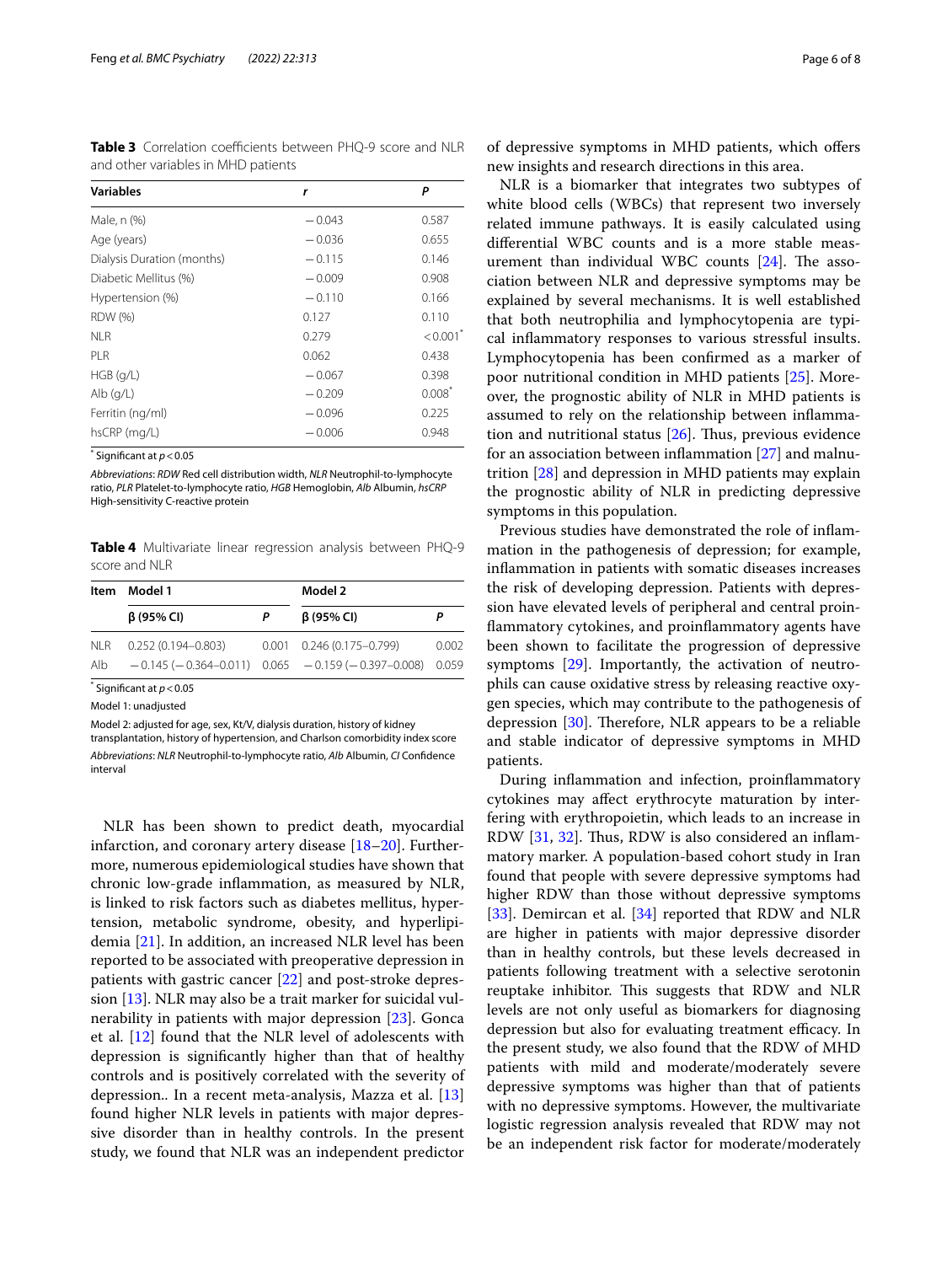severe depressive symptoms. We speculate that anemia is a common complication in patients with CKD, especially those on dialysis, in whom the diagnostic value of RDW is not specifc. Alb is a common indicator of malnutrition and infammatory state [[35](#page-7-20)]. We found that the Alb level in MHD patients with moderate/moderately severe depressive symptoms was lower than that in other groups. Moreover, PHQ-9 scores were negatively correlated with Alb level, which is consistent with the report of Huang et al. [[36\]](#page-7-21). Furthermore, Gregg et al. found that low Alb level is associated with progression of depression in a meta-analysis of 34 studies, which included 5652 patients with CKD and ESRD [[37\]](#page-7-22). However, whether depressive symptoms inhibit appetite and lead to malnutrition remains unclear, and the specifc mechanisms involved require further study.

Notably, we found that hsCRP was not associated with the PHQ-9 score, which was similar to the report by Joseph et al. who also found no correlation between high hsCRP and increased PHQ-9 score ( $\geq$ 10). Given the crossover in symptoms between depression and advanced CKD, it is likely that patients with a more advanced illness who have higher hsCRP values would self-report more depressive symptoms [\[38](#page-7-23)]. However, because of missing hsCRP data in 33 patients, we were not able to ascertain the relationship between hsCRP and PHQ-9 score.

Our study has several limitations. First, this was an observational study; therefore, causal relationships between the risk factors and the outcome variable could not be explored. Second, because of the nature of single-center cross-sectional study designs, our study had regional and time limitations. Thus, the results may not accurately reflect the general population. Third, the PHQ-9 is a self-report scale, which assesses depressive symptoms rather than clinical depression. Finally, although we included demographic and laboratory data, we did not assess the impact of socioeconomic and psychological factors.

In summary, we demonstrated that there is a high prevalence of depressive symptoms in MHD patients. NLR, which is an accessible and inexpensive measure, may be a novel biomarker for predicting the presence of depressive symptoms in MHD patients.

#### **Abbreviations**

Alb: Albumin; BUN: Blood Urea Nitrogen; CHO: Total Cholesterol; CKD: Chronic Kidney Disease; ESRD: End-stage Renal Disease; HGB: Hemoglobin; MHD: Maintenance Hemodialysis; NLR: Neutrophil-to-lymphocyte Ratio; PHQ-9: Patient Health Questionnaire-9; RDW: Red Cell Distribution Width; Scr: Serum Creatinine; TG: Triglyceride; WBC: White Blood Cell.

#### **Acknowledgements**

Not applicable.

#### **Authors' contributions**

HL and S-X W conceived and designed the experiment; HL, J-N F, and X-X L performed the experiments and collected and analyzed the data; HL and J-N F wrote the paper; All authors read and approved the fnal manuscript.

#### **Funding**

Not applicable.

#### **Availability of data and materials**

All data generated or analysed during this study are included in this published article.

#### **Declarations**

### **Ethics approval and consent to participate**

The study adhered to the declaration of Helsinki and was approved by the Ethics Committee of Beijing Chao-Yang Hospital, Capital Medical University. The written informed consents were obtained from all participants.

#### **Consent for publication**

Not applicable.

#### **Competing interests**

The authors declare that they have no competing interests.

Received: 5 October 2021 Accepted: 26 April 2022 Published online: 03 May 2022

#### **References**

- <span id="page-6-0"></span>1. Ćwiek A, Czok M, Kurczab B, et al. Association between depression and hemodialysis in patients with chronic kidney disease. Psychiatr Danub. 2017;29:499–503.
- <span id="page-6-1"></span>2. Palmer S, Vecchio M, Craig JC, et al. Prevalence of depression in chronic kidney disease: systematic review and meta-analysis of observational studies. Kidney Int. 2013;84:179–91.
- <span id="page-6-2"></span>3. Ravaghi H, Behzadifar M, Behzadifar M, et al. Prevalence of depression in hemodialysis patients in iran: a systematic review and meta-analysis. Iran J Kidney Dis. 2017;11:90–8.
- <span id="page-6-3"></span>4. Park HC, Yoon HB, Son MJ, et al. Depression and health-related quality of life in maintenance hemodialysis patients. Clin Nephrol. 2010;73:374–80.
- <span id="page-6-4"></span>5. McDougall KA, Larkin JW, Wingard RL, et al. Depressive afect in incident hemodialysis patients. Clin Kidney J. 2018;11:123–9.
- 6. Farrokhi F, Abedi N, Beyene J, et al. Association between depression and mortality in patients receiving long-term dialysis: a systematic review and meta-analysis. Am J Kidney Dis. 2014;63:623–35.
- <span id="page-6-5"></span>7. Lopes AA, Bragg J, Young E, et al. Depression as a predictor of mortality and hospitalization among hemodialysis patients in the United States and Europe. Kidney Int. 2002;62:199–207.
- <span id="page-6-6"></span>8. Nobis A, Zalewski D, Waszkiewicz N. Peripheral markers of depression. J Clin Med. 2020;9(12):3793.
- <span id="page-6-7"></span>9. Dai L, Golembiewska E, Lindholm B, et al. End-stage renal disease, inflammation and cardiovascular outcomes. Contrib Nephrol. 2017;191:32–43.
- <span id="page-6-8"></span>10. Li H, Lu X, Xiong R, et al. High neutrophil-to-lymphocyte ratio predicts cardiovascular mortality in chronic hemodialysis patients. Mediators Infamm. 2017;2017:9327136.
- <span id="page-6-9"></span>11. Chen H, Luan X, Zhao K, et al. The association between neutrophilto-lymphocyte ratio and post-stroke depression. Clin Chim Acta. 2018;486:298–302.
- <span id="page-6-10"></span>12. Özyurt G, Binici NC. Increased neutrophil-lymphocyte ratios in depressive adolescents is correlated with the severity of depression. Psychiatry Res. 2018;268:426–31.
- <span id="page-6-11"></span>13. Mazza MG, Lucchi S, Tringali AGM, et al. Neutrophil/lymphocyte ratio and platelet/lymphocyte ratio in mood disorders: a meta-analysis. Prog Neuropsychopharmacol Biol Psychiatry. 2018;84:229–36.